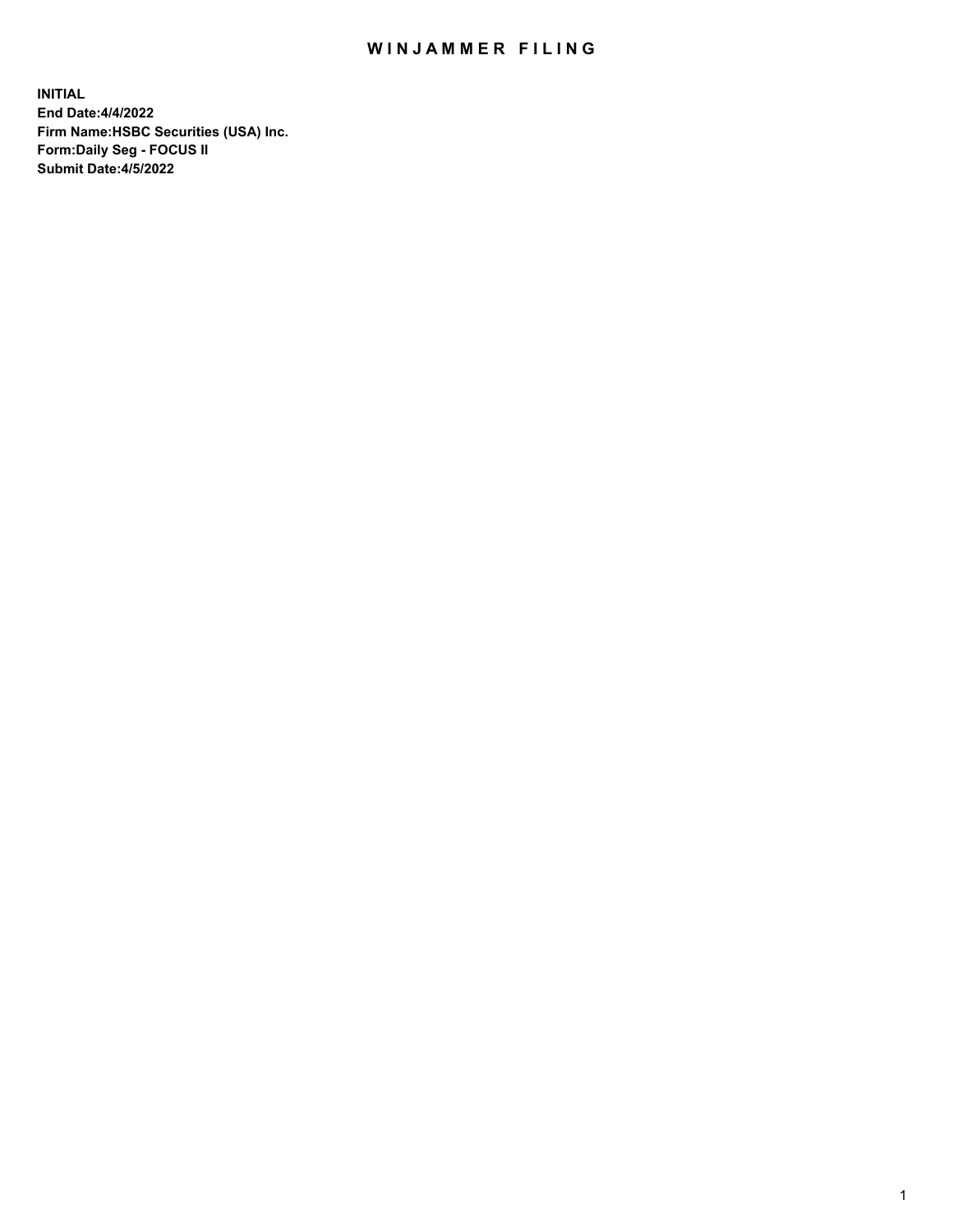**INITIAL End Date:4/4/2022 Firm Name:HSBC Securities (USA) Inc. Form:Daily Seg - FOCUS II Submit Date:4/5/2022 Daily Segregation - Cover Page**

| Name of Company                                                                                                                                                                                                                                                                                                                | <b>HSBC Securities (USA) Inc.</b>                              |
|--------------------------------------------------------------------------------------------------------------------------------------------------------------------------------------------------------------------------------------------------------------------------------------------------------------------------------|----------------------------------------------------------------|
| <b>Contact Name</b>                                                                                                                                                                                                                                                                                                            | <b>Michael Vacca</b>                                           |
| <b>Contact Phone Number</b>                                                                                                                                                                                                                                                                                                    | 212-525-7951                                                   |
| <b>Contact Email Address</b>                                                                                                                                                                                                                                                                                                   | michael.vacca@us.hsbc.com                                      |
| FCM's Customer Segregated Funds Residual Interest Target (choose one):<br>a. Minimum dollar amount: ; or<br>b. Minimum percentage of customer segregated funds required:%; or<br>c. Dollar amount range between: and; or<br>d. Percentage range of customer segregated funds required between:% and%.                          | 110,000,000<br>$\overline{\mathbf{0}}$<br>0 <sub>0</sub><br>00 |
| FCM's Customer Secured Amount Funds Residual Interest Target (choose one):<br>a. Minimum dollar amount: ; or<br>b. Minimum percentage of customer secured funds required:%; or<br>c. Dollar amount range between: and; or<br>d. Percentage range of customer secured funds required between:% and%.                            | 15,000,000<br><u>0</u><br>0 <sub>0</sub><br>00                 |
| FCM's Cleared Swaps Customer Collateral Residual Interest Target (choose one):<br>a. Minimum dollar amount: ; or<br>b. Minimum percentage of cleared swaps customer collateral required:% ; or<br>c. Dollar amount range between: and; or<br>d. Percentage range of cleared swaps customer collateral required between:% and%. | 75,000,000<br><u>0</u><br><u>00</u><br>00                      |

Attach supporting documents CH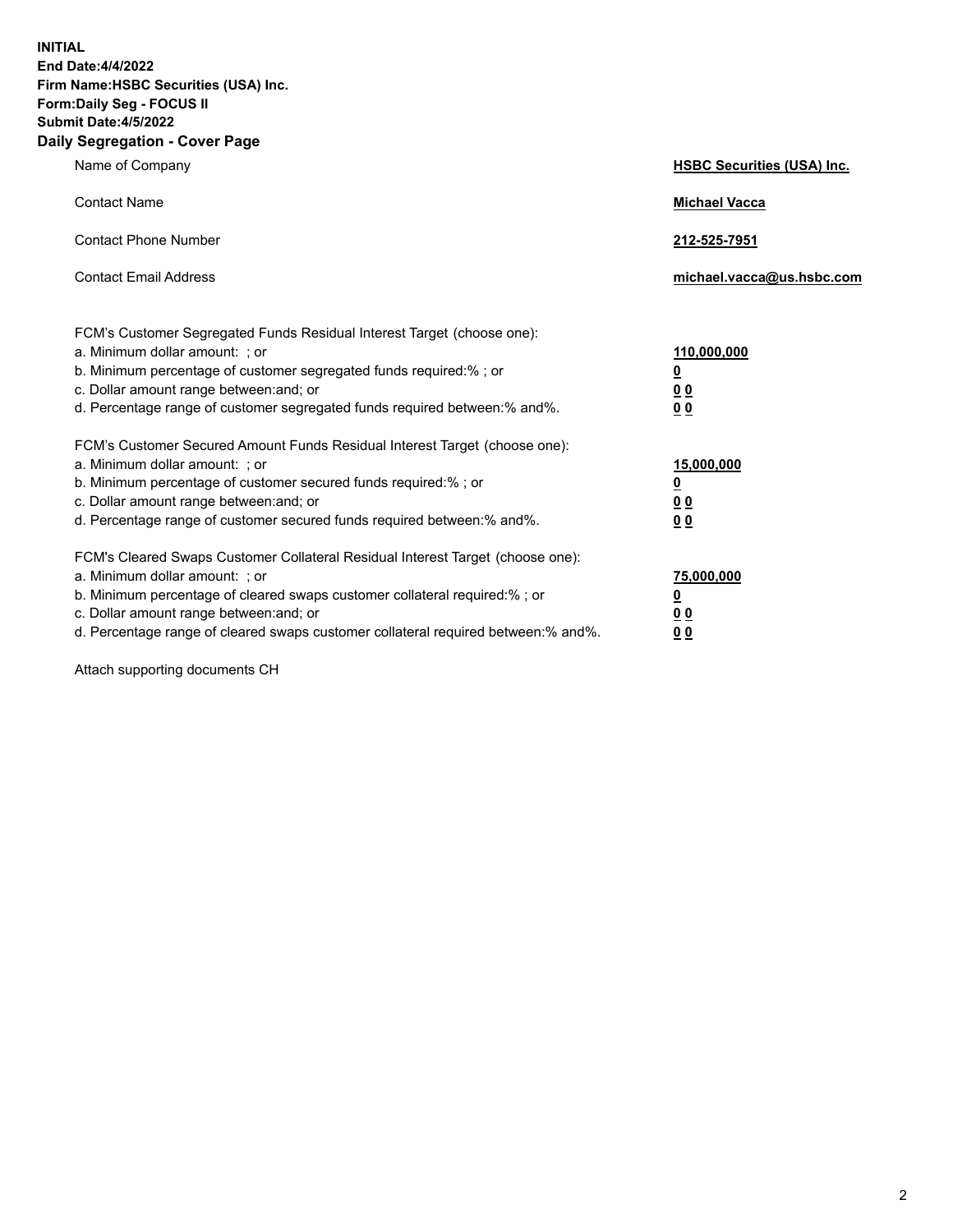**INITIAL End Date:4/4/2022 Firm Name:HSBC Securities (USA) Inc. Form:Daily Seg - FOCUS II Submit Date:4/5/2022 Daily Segregation - Secured Amounts** Foreign Futures and Foreign Options Secured Amounts Amount required to be set aside pursuant to law, rule or regulation of a foreign government or a rule of a self-regulatory organization authorized thereunder **0** [7305] 1. Net ledger balance - Foreign Futures and Foreign Option Trading - All Customers A. Cash **95,229,872** [7315] B. Securities (at market) **51,980,298** [7317] 2. Net unrealized profit (loss) in open futures contracts traded on a foreign board of trade **33,392,858** [7325] 3. Exchange traded options a. Market value of open option contracts purchased on a foreign board of trade **0** [7335] b. Market value of open contracts granted (sold) on a foreign board of trade **0** [7337] 4. Net equity (deficit) (add lines 1. 2. and 3.) **180,603,028** [7345] 5. Account liquidating to a deficit and account with a debit balances - gross amount **3,334,427** [7351] Less: amount offset by customer owned securities **-3,329,969** [7352] **4,458** [7354] 6. Amount required to be set aside as the secured amount - Net Liquidating Equity Method (add lines 4 and 5) **180,607,486** [7355] 7. Greater of amount required to be set aside pursuant to foreign jurisdiction (above) or line 6. **180,607,486** [7360] FUNDS DEPOSITED IN SEPARATE REGULATION 30.7 ACCOUNTS 1. Cash in banks A. Banks located in the United States **17,900,408** [7500] B. Other banks qualified under Regulation 30.7 **0** [7520] **17,900,408** [7530] 2. Securities A. In safekeeping with banks located in the United States **51,980,298** [7540] B. In safekeeping with other banks qualified under Regulation 30.7 **0** [7560] **51,980,298** [7570] 3. Equities with registered futures commission merchants A. Cash **0** [7580] B. Securities **0** [7590] C. Unrealized gain (loss) on open futures contracts **0** [7600] D. Value of long option contracts **0** [7610] E. Value of short option contracts **0** [7615] **0** [7620] 4. Amounts held by clearing organizations of foreign boards of trade A. Cash **0** [7640] B. Securities **0** [7650] C. Amount due to (from) clearing organization - daily variation **0** [7660] D. Value of long option contracts **0** [7670] E. Value of short option contracts **0** [7675] **0** [7680] 5. Amounts held by members of foreign boards of trade A. Cash **119,122,329** [7700] B. Securities **0** [7710] C. Unrealized gain (loss) on open futures contracts **33,392,858** [7720] D. Value of long option contracts **0** [7730] E. Value of short option contracts **0** [7735] **152,515,187** [7740] 6. Amounts with other depositories designated by a foreign board of trade **0** [7760] 7. Segregated funds on hand **0** [7765] 8. Total funds in separate section 30.7 accounts **222,395,893** [7770] 9. Excess (deficiency) Set Aside for Secured Amount (subtract line 7 Secured Statement Page 1 from Line 8) **41,788,407** [7380] 10. Management Target Amount for Excess funds in separate section 30.7 accounts **15,000,000** [7780] 11. Excess (deficiency) funds in separate 30.7 accounts over (under) Management Target **26,788,407** [7785]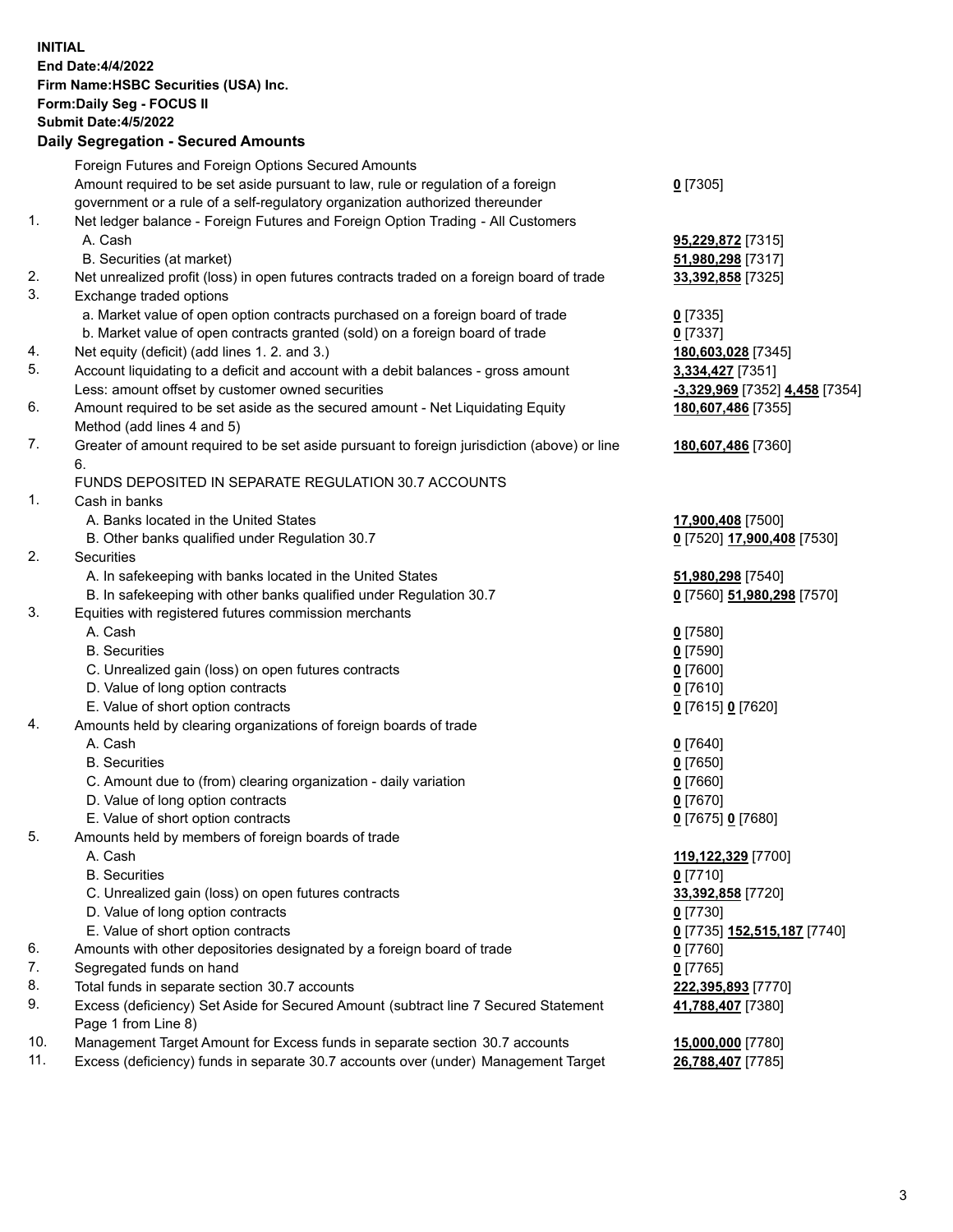| <b>INITIAL</b> |                                                                                     |                             |
|----------------|-------------------------------------------------------------------------------------|-----------------------------|
|                | <b>End Date:4/4/2022</b>                                                            |                             |
|                | Firm Name: HSBC Securities (USA) Inc.                                               |                             |
|                | <b>Form:Daily Seg - FOCUS II</b>                                                    |                             |
|                | <b>Submit Date:4/5/2022</b>                                                         |                             |
|                | Daily Segregation - Segregation Statement                                           |                             |
|                | SEGREGATION REQUIREMENTS (Section 4d(2) of the CEAct)                               |                             |
| 1.             | Net ledger balance                                                                  |                             |
|                | A. Cash                                                                             | 2,065,187,963 [7010]        |
|                | B. Securities (at market)                                                           | 976,558,173 [7020]          |
| 2.             | Net unrealized profit (loss) in open futures contracts traded on a contract market  | 676,719,609 [7030]          |
| 3.             | Exchange traded options                                                             |                             |
|                | A. Add market value of open option contracts purchased on a contract market         | 4,453,238,546 [7032]        |
|                | B. Deduct market value of open option contracts granted (sold) on a contract market | -944,667,665 [7033]         |
| 4.             | Net equity (deficit) (add lines 1, 2 and 3)                                         | 7,227,036,626 [7040]        |
| 5.             | Accounts liquidating to a deficit and accounts with                                 |                             |
|                | debit balances - gross amount                                                       | 55,797,902 [7045]           |
|                | Less: amount offset by customer securities                                          | -55,797,902 [7047] 0 [7050] |
| 6.             | Amount required to be segregated (add lines 4 and 5)                                | 7,227,036,626 [7060]        |
|                | <b>FUNDS IN SEGREGATED ACCOUNTS</b>                                                 |                             |
| 7.             | Deposited in segregated funds bank accounts                                         |                             |
|                | A. Cash                                                                             | 11,385,526 [7070]           |
|                | B. Securities representing investments of customers' funds (at market)              | $0$ [7080]                  |
|                | C. Securities held for particular customers or option customers in lieu of cash (at | 116,071,329 [7090]          |
|                | market)                                                                             |                             |
| 8.             | Margins on deposit with derivatives clearing organizations of contract markets      |                             |
|                | A. Cash                                                                             | 2,606,304,842 [7100]        |
|                | B. Securities representing investments of customers' funds (at market)              | 174,275,232 [7110]          |
|                | C. Securities held for particular customers or option customers in lieu of cash (at | 785,301,259 [7120]          |
|                | market)                                                                             |                             |
| 9.             | Net settlement from (to) derivatives clearing organizations of contract markets     | 69,151,441 [7130]           |
| 10.            | Exchange traded options                                                             |                             |
|                | A. Value of open long option contracts                                              | 4,453,238,546 [7132]        |
|                | B. Value of open short option contracts                                             | <u>-944,667,665</u> [7133]  |
| 11.            | Net equities with other FCMs                                                        |                             |
|                | A. Net liquidating equity                                                           | 1,307,778 [7140]            |
|                | B. Securities representing investments of customers' funds (at market)              | $0$ [7160]                  |
|                | C. Securities held for particular customers or option customers in lieu of cash (at | 23,242,188 [7170]           |
|                | market)                                                                             |                             |
| 12.<br>13.     | Segregated funds on hand                                                            | 51,943,397 [7150]           |
| 14.            | Total amount in segregation (add lines 7 through 12)                                | 7,347,553,873 [7180]        |
| 15.            | Excess (deficiency) funds in segregation (subtract line 6 from line 13)             | 120,517,247 [7190]          |
|                | Management Target Amount for Excess funds in segregation                            | 110,000,000 [7194]          |

16. Excess (deficiency) funds in segregation over (under) Management Target Amount Excess

**10,517,247** [7198]